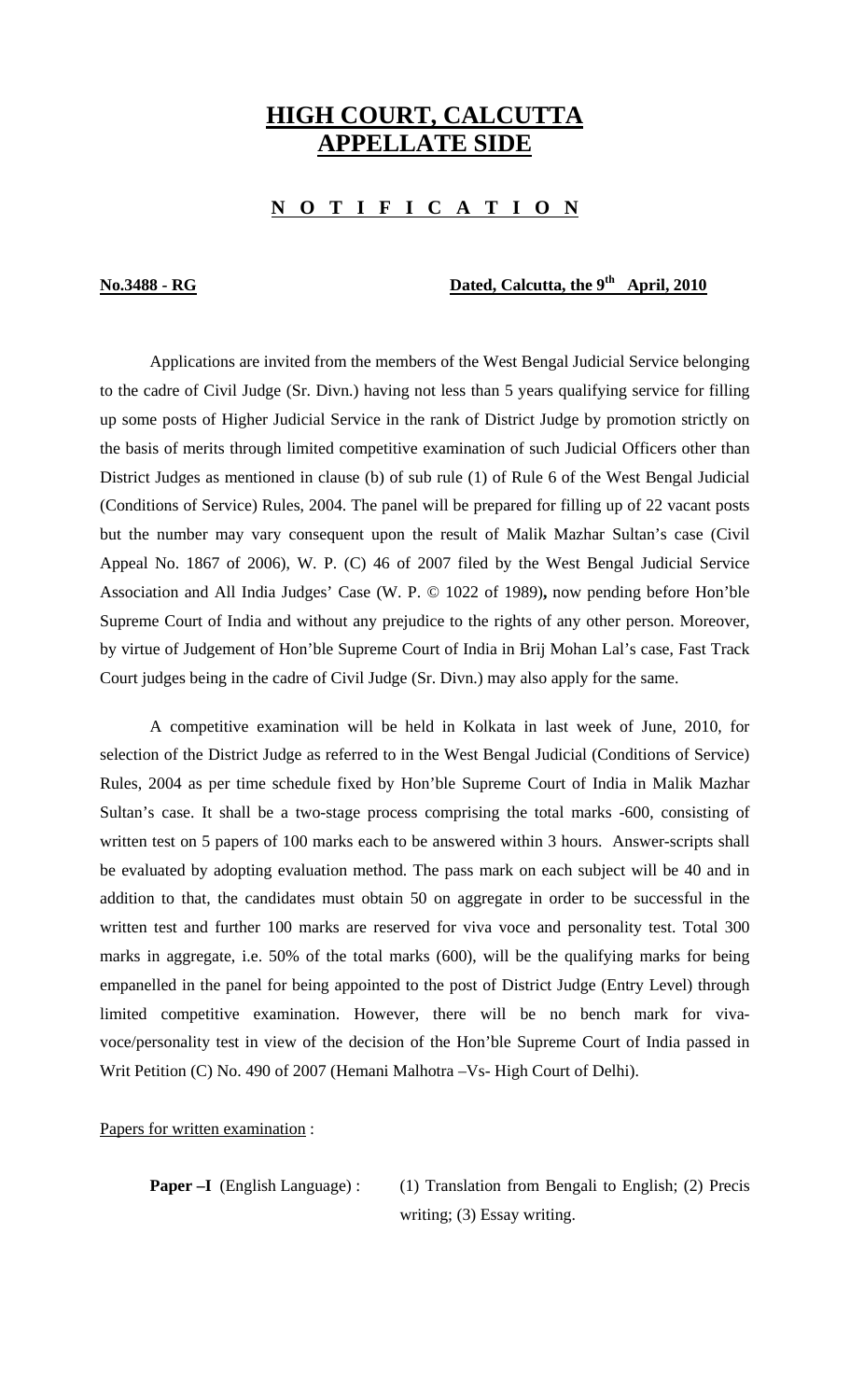|    | Paper-II         | :              | (1) Code of Civil Procedure; (2) Arbitration and         |
|----|------------------|----------------|----------------------------------------------------------|
|    |                  |                | Conciliation Act; (3) Limitation Act; (4) Specific       |
|    |                  |                | Relief Act; (5) Law relating to Intellectual property;   |
|    |                  |                | $(6)$ Law relating to easement; $(7)$ Law relating to    |
|    |                  |                | Contract and Sale of Goods; (8) Registration Act.        |
|    | Paper-III        | $\ddot{\cdot}$ | (1) Code of Criminal Procedure; (2) Indian Panel         |
|    |                  |                | Code; (3) Negotiable Instrument Act (Sections 138        |
|    |                  |                | to $147$ ); (4) N.D.P.S. Act; (5) Juvenile Justice (Care |
|    |                  |                | and Protection of Children) Act; (6) Arms Act; (7)       |
|    |                  |                | Forest Act (Sections 52-70).                             |
|    | $Paper - IV$     |                | (1) Evidence Act; (2) Transfer of Property Act; (3)      |
|    |                  |                | Motor Vehicles Act; (4) Workmen's Compensation           |
|    |                  |                | Act; (5) Industrial Disputes Act; (6) Constitution of    |
|    |                  |                | India (Articles 12-51, 214-237); (7) Indian Trusts       |
|    |                  |                | Hindu Law relating to Marriage,<br>(8)<br>Act;           |
|    |                  |                | Succession, Adoption, Maintenance, Minority and          |
|    |                  |                | Guardianship; (9) Muslim Law relating to Marriage,       |
|    |                  |                | Succession, Pre-emption, Maintenance, Minority           |
|    |                  |                | and Guardianship; (10) Indian Succession Act; (11)       |
|    |                  |                | Guardian And Wards Act.                                  |
|    | $Paper - V$      |                | (1) West Bengal Premises Tenancy Act; (2) West           |
|    |                  |                | Bengal Land Reforms Act; (3) West Bengal Estate          |
|    |                  |                | Acquisition Act; (4) Bengal Public Demand                |
|    |                  |                | Recovery Act; (5) Bengal Money Lenders Act; (6)          |
|    |                  |                | West Bengal Thika Tenancy (Acquisition and               |
|    |                  |                | (7)<br>Kolkata<br>Registration) Act;<br>Municipal        |
|    |                  |                | Corporation Act; (8) West Bengal Municipal Act;          |
|    |                  |                | (9) West Bengal Panchayat Act.                           |
|    | Note:<br>(1)     |                | Use of bare Statutes published by the Government         |
|    |                  |                | Press without notes/annotation will be allowed at        |
|    |                  |                | the written examination.                                 |
| 2. | <u>Viva voce</u> |                | The Selection Board shall call such number of            |
|    |                  |                | successful candidates in the written test for viva       |
|    |                  |                | voce/personality test as it thinks fit strictly          |
|    |                  |                | according to merit list prepared on the basis of         |
|    |                  |                | aggregate marks obtained by those candidates but         |
|    |                  |                | such number in no case should exceed twice the           |
|    |                  |                | number of vacant posts.                                  |

 The High Court reserves the right to relax above eligibility criteria and qualifying marks in each subject or aggregate if required.

 The final merit list will be published on the basis of the total marks obtained by the successful candidates on the written and the viva voce/personality tests.